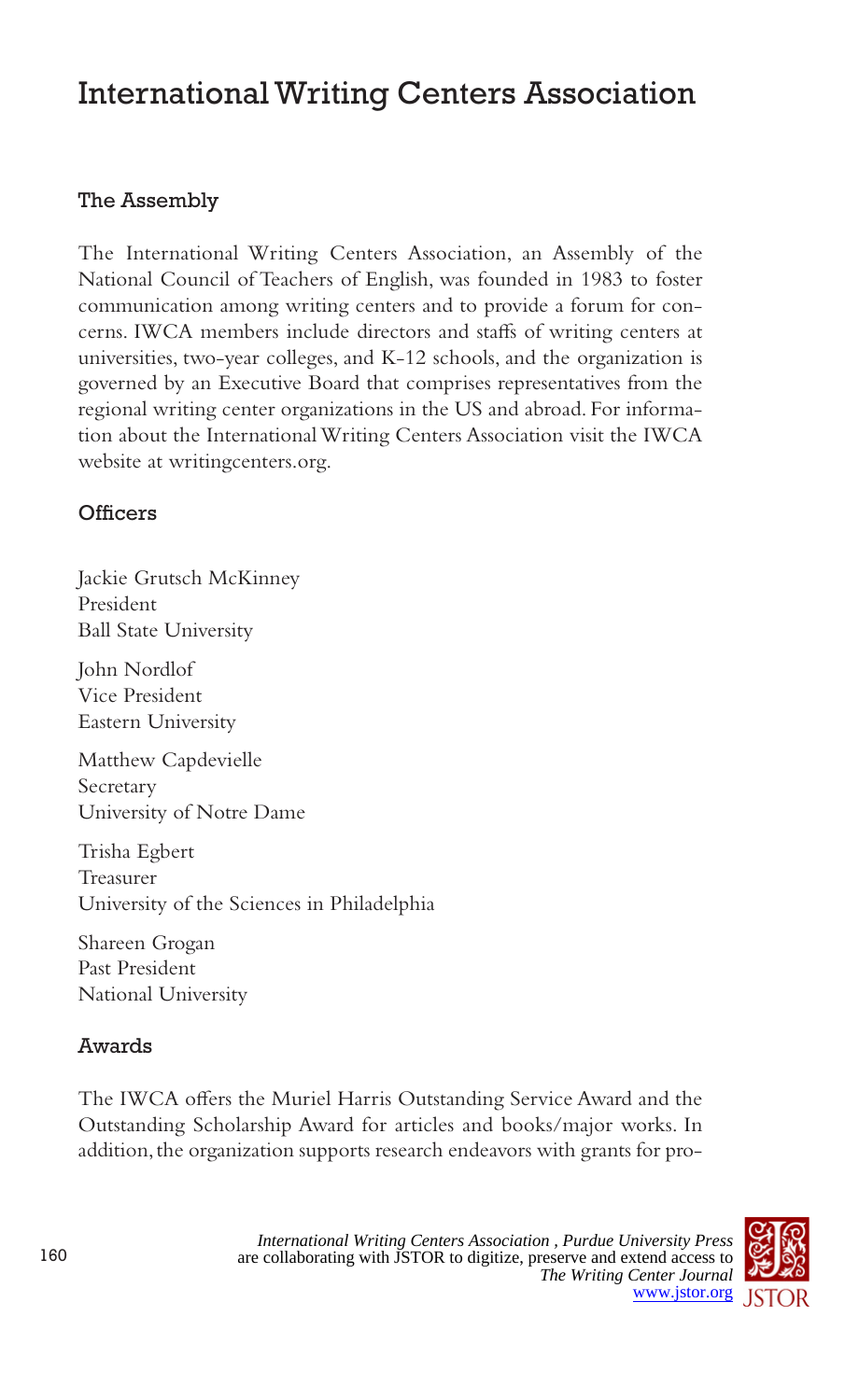fessionals and graduate students whose research focuses on writing centers. Further information is available at writingcenters.org. Listed below are all recipients to date of the Muriel Harris Outstanding Service Award and the IWCA Outstanding Scholarship Award.

#### Muriel Harris Outstanding Service Award

- 1984 Muriel Harris
- 1987 Joyce Kinkead
- 1991 Jeanette Harris
- 1994 Lady Falls Brown
- 1997 Byron Stay
- 2000 Jeanne Simpson
- 2003 Pamela Childers
- 2006 Albert DeCiccio
- 2010 Leigh Ryan
- 2014 Clint Gardner
- 2016 Paula Gillespie & Bradley Hughes

#### IWCA Outstanding Scholarship Award Recipients

| 1985 | Stephen M. North<br>"The Idea of a Writing Center"<br>College English 46.5 (1984): 433-446                               |
|------|--------------------------------------------------------------------------------------------------------------------------|
|      | Donald A. McAndrew & Thomas J. Reigstad<br>Training Tutors for Writing Conferences<br><b>NCTE, 1984</b>                  |
| 1987 | <b>Edward Lotto</b><br>"The Writer's Subject is Sometimes a Fiction"<br>Writing Center Journal 5.2 and 6.1 (1985): 15-21 |
|      | Irene Lurkis Clark (1985)<br>Writing in the Center: Teaching in a Writing Center Setting<br>Kendall/Hunt, 1985           |
| 1988 | John Trimbur (1987)<br>"Peer Tutoring: A Contradiction in Terms?"<br>Writing Center Journal 7.2 (1987): 21-29            |
|      | Muriel Harris<br>Teaching One-to-One: The Writing Conference<br><b>NCTE, 1986</b>                                        |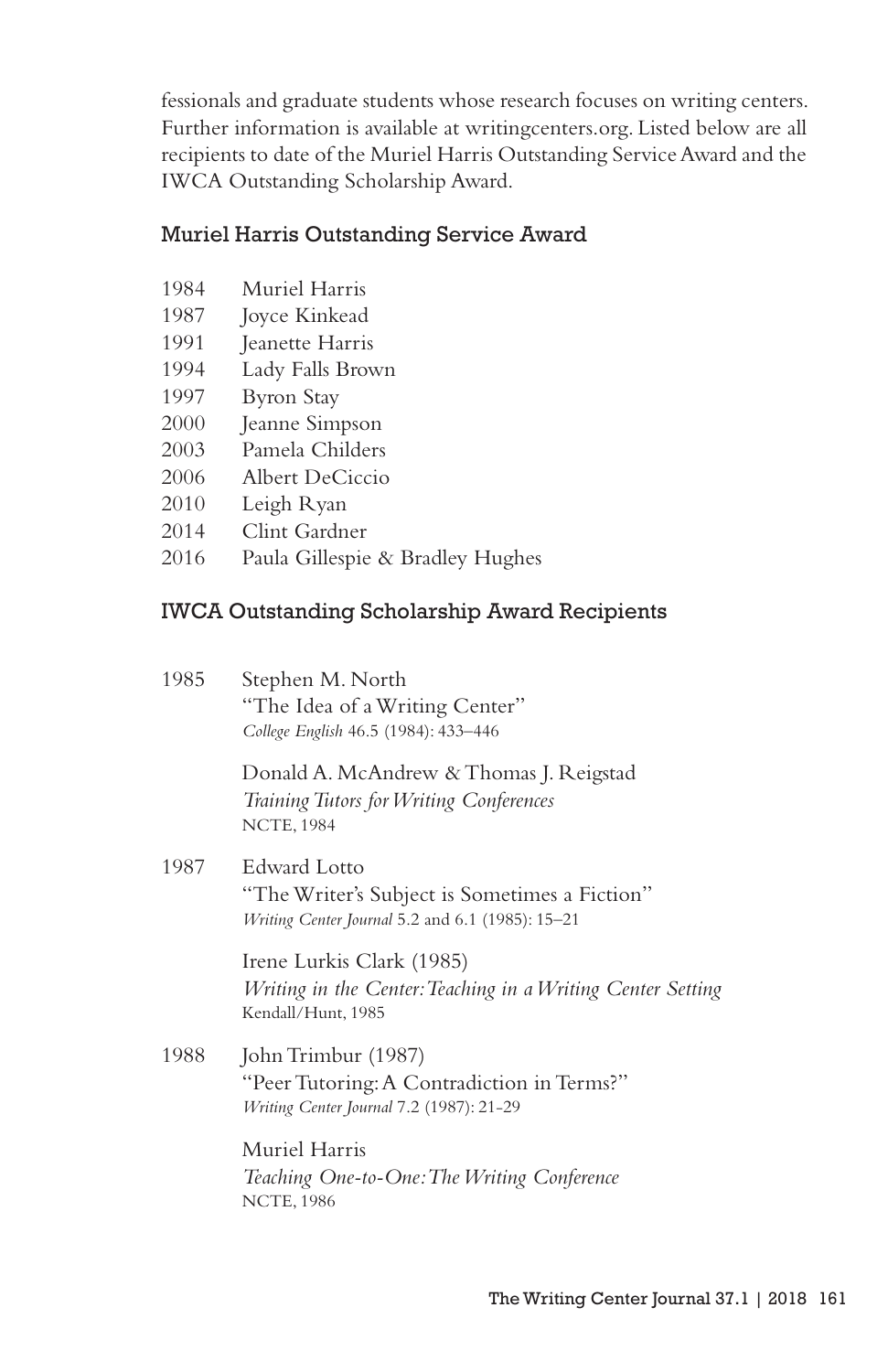| 1989 | Jeanette Harris & Joyce Kinkead, editors<br>Computers, Computers, Computers<br>Special issue of Writing Center Journal 8.1 (1987)     |
|------|---------------------------------------------------------------------------------------------------------------------------------------|
| 1990 | Richard Behm<br>"Ethical Issues in Peer Tutoring: A Defense of Collaborative<br>Learning"<br>Writing Center Journal 10.1 (1989): 3-13 |
|      | Lisa Ede<br>"Writing as a Social Process: A Theoretical Foundation for<br>Writing Centers"<br>Writing Center Journal 9.2 (1989): 3-15 |
|      | Pamela B. Farrell<br>The High School Writing Center: Establishing and Maintaining One<br><b>NCTE, 1989</b>                            |
| 1991 | Lex Runciman<br>"Defining Ourselves: Do We Really Want to Use the Word<br>'Tutor'?"<br>Writing Center Journal 11.1 (1990): 27-35      |
|      | Jeanne Simpson & Ray Wallace, editors<br>The Writing Center: New Directions<br>Garland, 1991                                          |
| 1992 | Alice Gillam<br>"Writing Center Ecology: A Bakhtinian Perspective"<br>Writing Center Journal 11.2 (1991): 3-13                        |
|      | Muriel Harris<br>"Solutions and Trade-offs in Writing Center Administration"<br>Writing Center Journal 12.1 (1991): 63-80             |
| 1993 | Anne DiPardo<br>"Whispers of Coming and Going': Lessons from Fannie"<br>Writing Center Journal 12.1 (1992): 125-45                    |
|      | Meg Woolbright<br>"The Politics of Tutoring: Feminism Within the Patriarchy"<br>Writing Center Journal 13.1 (1993): 16-31             |
| 1994 | Michael Pemberton<br>"Writing Center Ethics"<br>Special column in Writing Lab Newsletter<br>17.5, 17.7-10, 18.2, 18.4-7 (1993-94)     |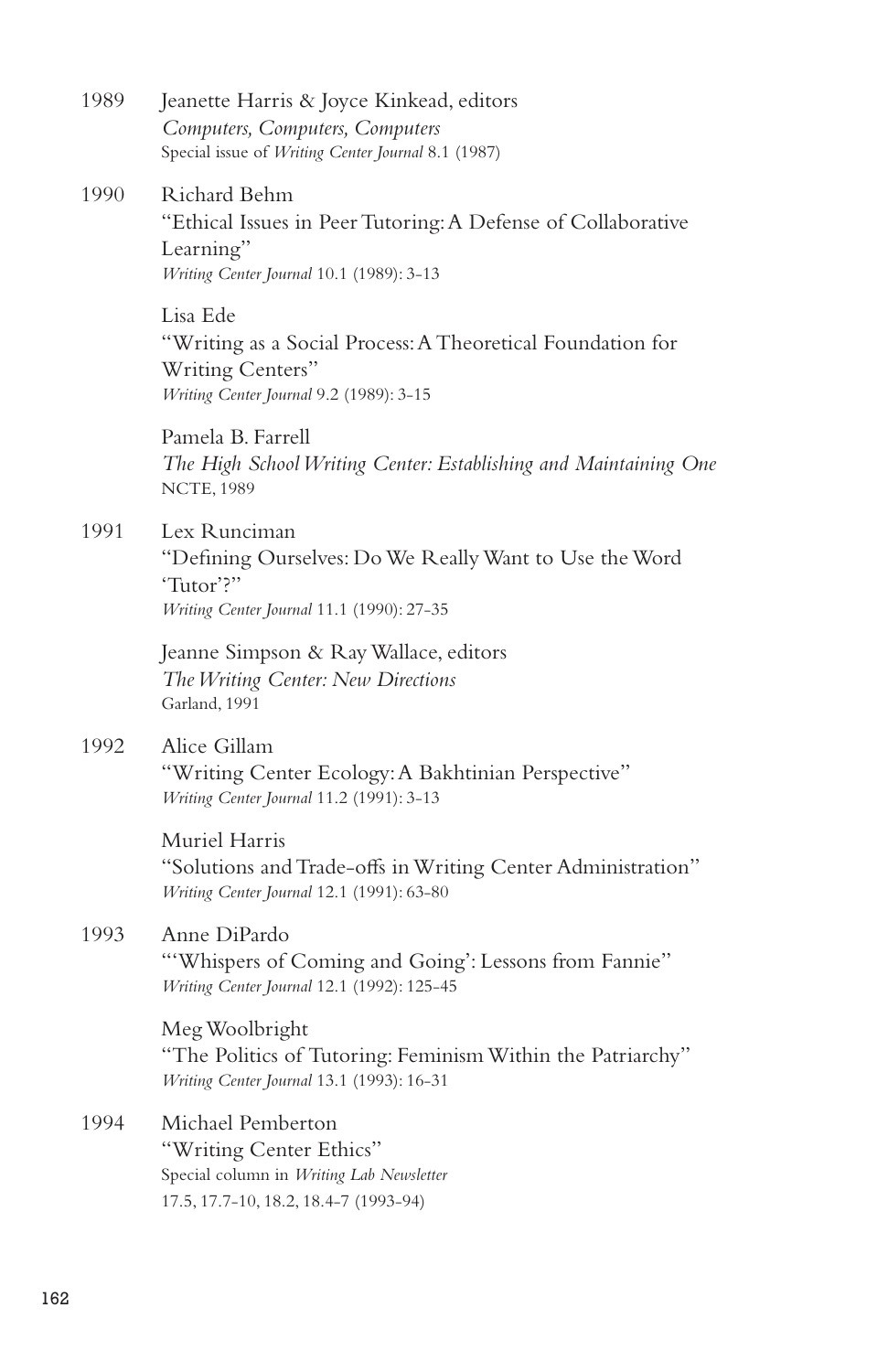| 1995 | Christina Murphy<br>"The Writing Center and Social Constructionist Theory"<br>In Mullin & Wallace (eds.), 1994                                                          |
|------|-------------------------------------------------------------------------------------------------------------------------------------------------------------------------|
|      | Joan A. Mullin & Ray Wallace, editors<br>Intersections: Theory-Practice in the Writing Center<br><b>NCTE, 1994</b>                                                      |
| 1996 | Peter Carino<br>"Theorizing the Writing Center: An Uneasy Task"<br>Dialogue: A Journal for Composition Specialists<br>2.1 (1995): 23-37                                 |
|      | Joe Law & Christina Murphy, editors<br>Landmark Essays on Writing Centers<br>Hermagoras, 1995                                                                           |
| 1997 | Peter Carino<br>"Open Admissions and the Construction of Writing Center<br>History: A Tale of Three Models"<br>Writing Center Journal 17.1 (1996): 30-49                |
|      | Christina Murphy, Joe Law, & Steve Sherwood, editors<br>Writing Centers: An Annotated Bibliography<br>Greenwood, 1996                                                   |
| 1998 | Nancy Maloney Grimm<br>"The Regulatory Role of the Writing Center: Coming to<br>Terms with a Loss of Innocence"<br>Writing Center Journal 17.1 (1996): 5-30             |
| 1999 | Neal Lerner<br>"Drill Pads, Teaching Machines, Programmed Texts: Origins of<br>Instructional Technology in Writing Centers"<br>In Hobson (ed.), 1998                    |
|      | Eric Hobson, editor<br>Wiring the Writing Center<br>Utah State UP, 1998                                                                                                 |
| 2000 | Elizabeth H. Boquet<br>"Our Little Secret': A History of Writing Centers, Pre- to<br>Post-Open Admissions"<br>College Composition and Communication 50.3 (1999): 463-82 |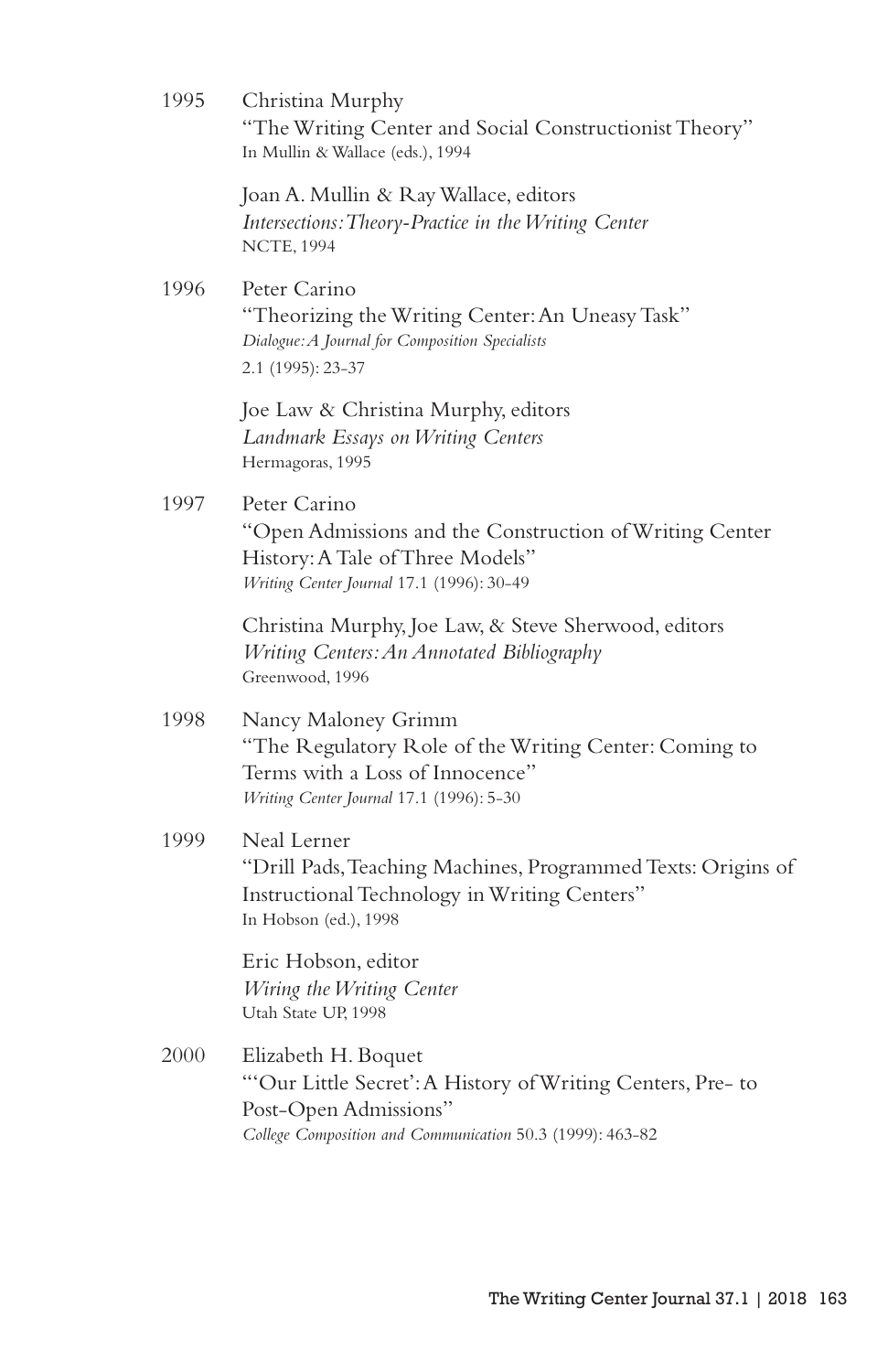|      | Nancy Maloney Grimm<br>Good Intentions: Writing Center Work for Postmodern Times<br>Heineman/Boynton-Cook, 1999                                                                                                |
|------|----------------------------------------------------------------------------------------------------------------------------------------------------------------------------------------------------------------|
| 2001 | Neal Lerner<br>"Confessions of a First-Time Writing Center Director"<br>Writing Center Journal 21.1 (2000): 29-48                                                                                              |
|      | Cindy Johanek<br>Composing Research: A Contextualist Paradigm for Rhetoric and<br>Composition<br>Utah State UP, 2000                                                                                           |
| 2002 | Valerie Balester & James C. McDonald<br>"A View of Status and Working Conditions: Relations Between<br>Writing Program and Writing Center Directors"<br>WPA: Writing Program Administration 24.3 (2001): 59-82 |
|      | Jane Nelson & Kathy Evertz, editors<br>The Politics of Writing Centers<br>Heineman/Boynton-Cook, 2001                                                                                                          |
| 2003 | Sharon Thomas, Julie Bevins, & Mary Ann Crawford<br>"The Portfolio Project: Sharing Our Stories"<br>In Gillespie, Gillam, Brown, & Stay (eds.), 2002                                                           |
|      | Paula Gillespie, Alice Gillam, Lady Falls Brown, & Byron Stay,<br>editors<br>Writing Center Research: Extending the Conversation<br>Erlbaum, 2002                                                              |
| 2004 | Neal Lerner<br>"Writing Center Assessment: Searching for the 'Proof' of our<br>Effectiveness"<br>In Pemberton & Kinkead (eds.), 2003                                                                           |
|      | Michael A. Pemberton & Joyce Kinkead, editors<br>The Center Will Hold: Critical Perspectives on Writing Center<br>Scholarship<br>Utah State UP, 2003                                                           |
| 2005 | Margaret Weaver<br>"Censoring What Tutors' Clothing 'Says': First Amendment<br>Rights/Writes Within Tutorial Space"                                                                                            |

*Writing Center Journal* 24.2 (2004): 19-36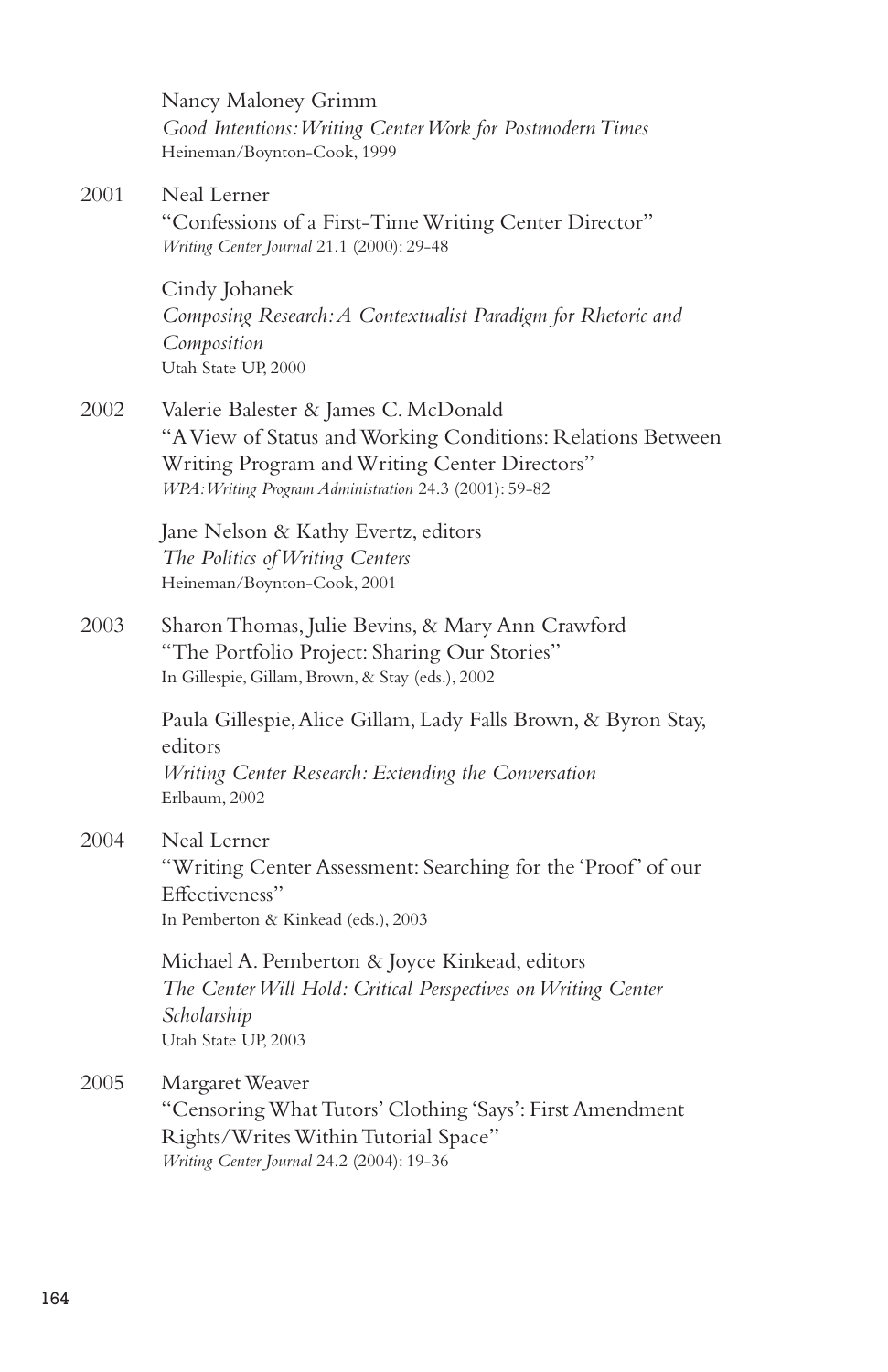Shanti Bruce & Ben Rafoth, editors *ESL Writers: A Guide for Writing Center Tutors* Heineman/Boynton-Cook, 2004

2006 Anne Ellen Geller "Tick-Tock, Next: Finding Epochal Time in the Writing Center" *Writing Center Journal* 25.1 (2005): 5-24

> Candice Spigelman & Laurie Grobman, editors *On Location: Theory and Practice in Classroom-Based Writing Tutoring* Utah State UP, 2005

2007 Jo Ann Griffin, Daniel Keller, Iswari P. Pandey, Anne-Marie Pedersen, & Carolyn Skinner "Local Practices, National Consequences: Surveying and (Re)- Constructing Writing Center Identities" *Writing Center Journal* 26.2 (2006): 3-21

> Bonnie Devet, Susan Orr, Margo Blythman, & Celia Bishop "Peering Across the Pond: The Role of Students in Developing Other Students' Writing in the US and the UK" In *Teaching Academic Writing in UK Higher Education: Theories, Practices and Models,* Ganobcsik-Williams (ed.) Palgrave Macmillan, 2006

> Richard Kent *A Guide to Creating a Student-Staffed Writing Center: Grades 6-12* Peter Lang, 2006

2008 Renee Brown, Brian Fallon, Jessica Lott, Elizabeth Matthews, & Elizabeth Mintie "Taking on Turnitin: Tutors Advocating Change" *Writing Center Journal* 27.1 (2007): 7-28

> Michael Mattison "Someone to Watch Over Me: Reflection and Authority in the Writing Center" *Writing Center Journal* 27.1 (2007): 29-51

William J. Macauley, Jr. & Nicholas Mauriello, editors *Marginal Words, Marginal Work?: Tutoring the Academy in the Work of Writing Centers* Hampton, 2007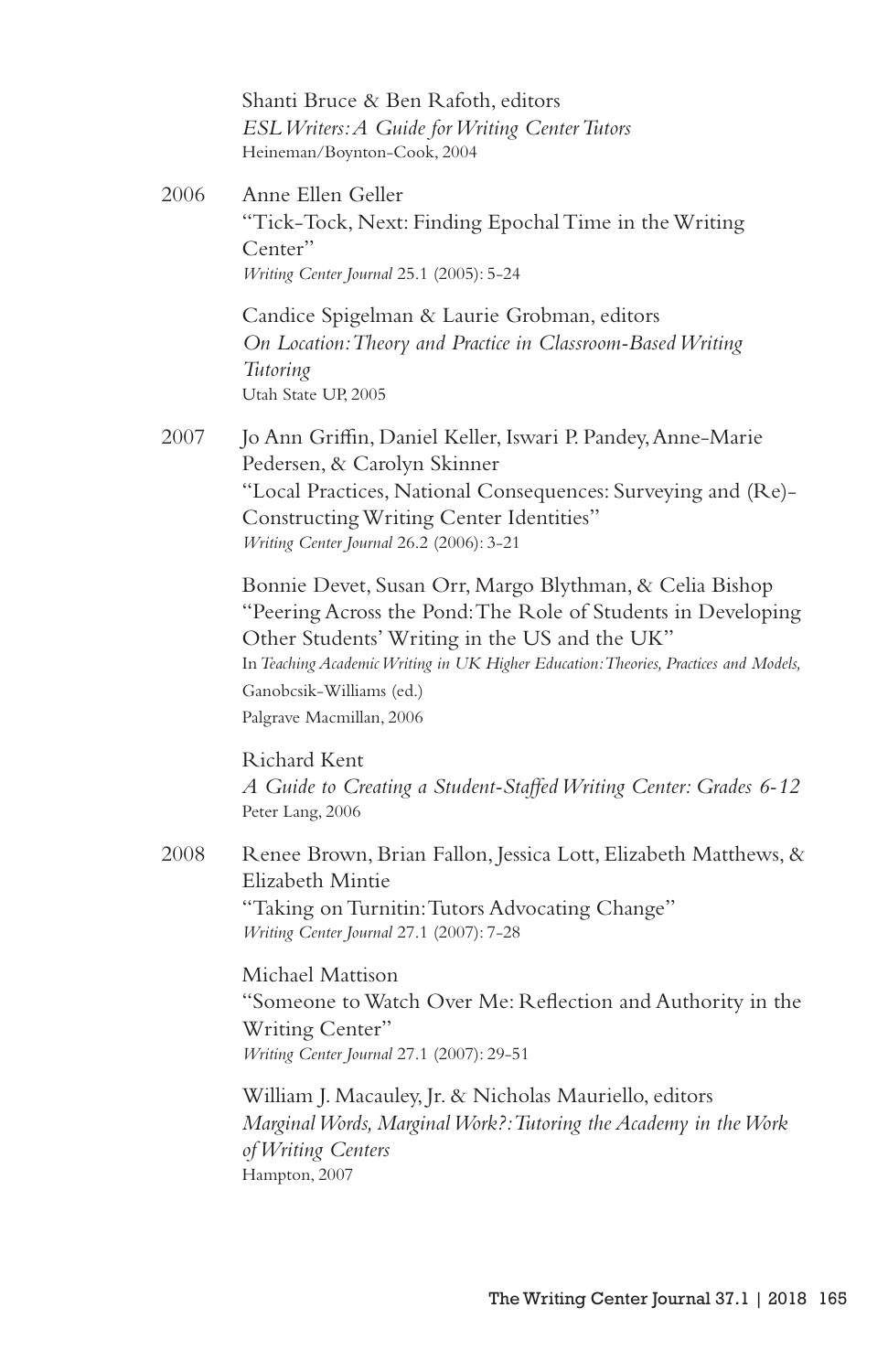| 2009 | Elizabeth H. Boquet & Neal Lerner<br>"Reconsiderations: After 'The Idea of a Writing Center'"<br>College English 71.2 (2008): 170-89                                                         |
|------|----------------------------------------------------------------------------------------------------------------------------------------------------------------------------------------------|
|      | Kevin Dvorak & Shanti Bruce, editors<br>Creative Approaches to Writing Center Work<br>Hampton, 2008                                                                                          |
| 2010 | Isabelle Thompson<br>"Scaffolding in the Writing Center: A Microanalysis of an<br>Experienced Tutor's Verbal and Nonverbal Tutoring Strategies"<br>Written Communication 26.4 (2009): 417-53 |
|      | Neal Lerner<br>The Idea of a Writing Laboratory<br>Southern Illinois UP, 2009                                                                                                                |
| 2011 | Bradley Hughes, Paula Gillespie, & Harvey Kail<br>"What They Take with Them: Findings from the Peer Writing<br>Tutor Alumni Research Project"<br>Writing Center Journal 30.2 (2010): 12-46   |
| 2012 | Rebecca Day Babcock<br>"Interpreted Writing Center Tutorials with College-Level Deaf<br>Students"<br>Linguistics and Education 22.1 (2011): 95-117                                           |
|      | Laura Greenfield & Karen Rowan, editors<br>Writing Centers and the New Racism: A Call for Sustainable<br>Dialogue and Change<br>Utah State UP, 2011                                          |
| 2013 | Dana Driscoll & Sherry Wynn Perdue<br>"Theory, Lore, and More: An Analysis of RAD Research in The<br>Writing Center Journal, 1980-2009"<br>Writing Center Journal 32.1 (2012): 11-39         |
| 2014 | Anne Ellen Geller & Harry Denny<br>"Of Ladybugs, Low Status, and Loving the Job: Writing Center<br>Professionals Navigating Their Career"<br>Writing Center Journal 33.1 (2013): 96-129      |
|      | Jackie Grutsch McKinney<br>Peripheral Visions for Writing Centers<br>Utah State UP, 2013                                                                                                     |